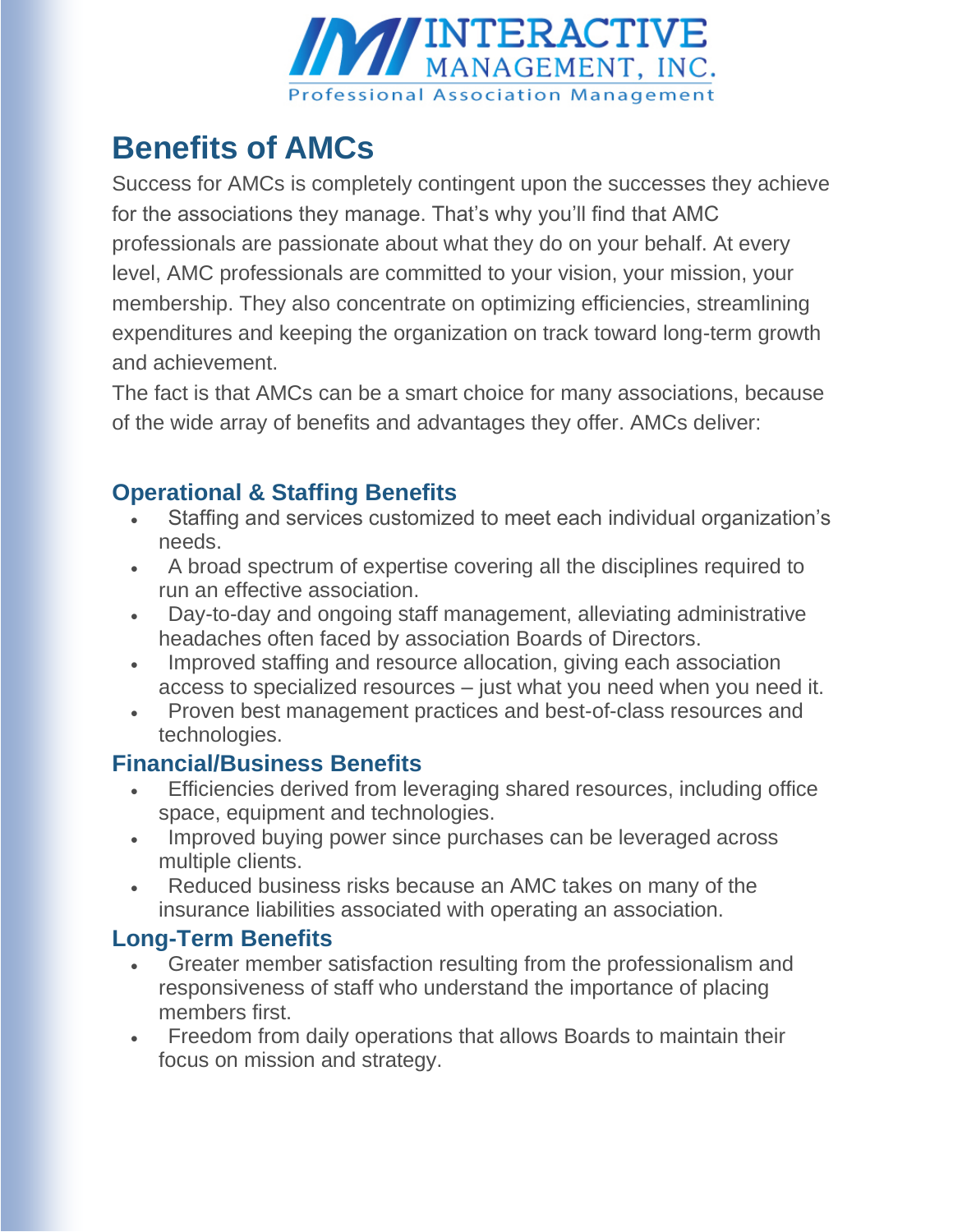- Integration of innovative strategies and ideas, stemming from the input and experience AMCs gain from working with multiple industry and professional organizations.
- Scalability to accommodate organizational growth or contraction over time.

## **Four Ways AMCs Can Help You Maintain Your Strategic Focus**

Running a trade association or professional society is often similar to running a for-profit business. The same questions need to be asked: How can the organization grow? Where will we find new "customers"? What positioning do we want for our organization with our target audiences?

Especially in a tightening economy, it is critical for organizations to revisit their strategic plan rather than automatically reduce programs and new member initiatives. Surviving the downturn doesn't have to mean scaling back. Instead, to stay on course for success, associations will be challenged to find new and innovative ways to add value.

High on the list of benefits of partnering with an AMC is the strategic specialization it brings. Seasoned executives with years of nonprofit management experience conduct a comprehensive organizational evaluation, offering strategic advice and best practices for moving forward.

Specifically, AMCs can help nonprofits:

- *Focus on quality and efficiency.* Of vital importance, AMCs lend an objective, third-party assessment.
- *Maximize and monitor revenue*. AMCs help prioritize staff time put toward revenue-generating and collection activities.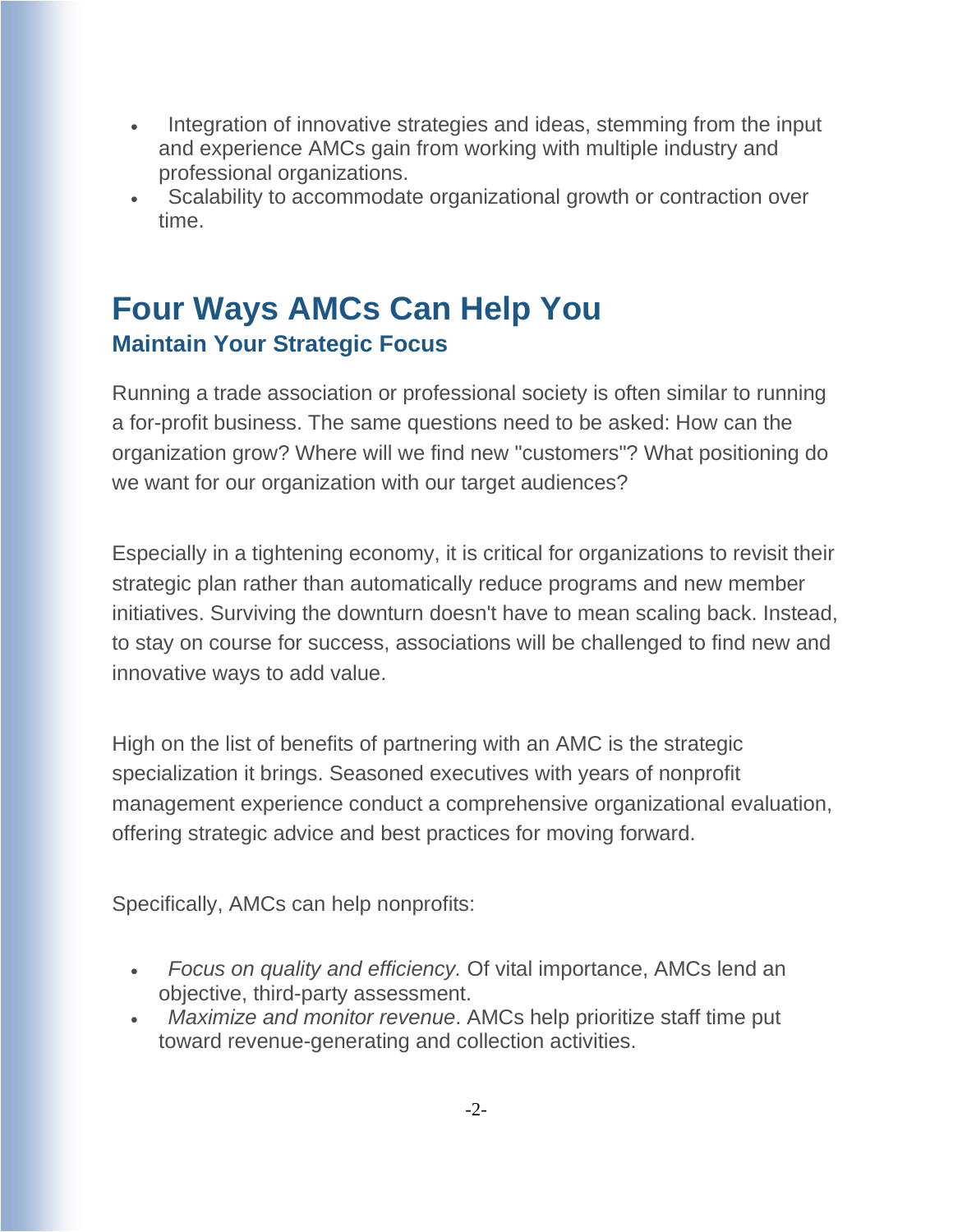- *Keep the ideas coming to do more with less.* Because they work with multiple clients, AMCs facilitate idea-sharing among executives.
- *Continuously communicate value.* AMCs keep boards and committees informed.

To keep nonprofits on top of the trends and ahead of the curve, AMCs perform regular environmental scans. And looking beyond the current downturn, AMCs help organizations continue to plan for the future, surveying members to see if and how their needs have changed, and identifying new opportunities down the line.

## **Right-Size Your Staffing**

When times are tight, efficiency is the name of the game. As you and your board begin to strategically evaluate your business model, pay particular importance to staffing. Assess whether you need full-time staff, 12 months of the year. Evaluate performance vs. demand, and employee maintenance vs. productivity. And look for over-specialization of job duties that may be leading to decreased efficiency.

To capitalize on time and energy, association management companies provide nonprofit organizations and associations with the expertise they need, when they need it.

AMCs customize client services, assigning staff specialists as needed to carry out specific goals. For example, a publications editor coordinates a monthly newsletter or annual report to keep members and donors connected to an association's work. An exhibits manager oversees the annual meeting and trade shows, working to gain maximum visibility among key audiences. Or membership specialists are brought in to enhance programming and build an association's membership base.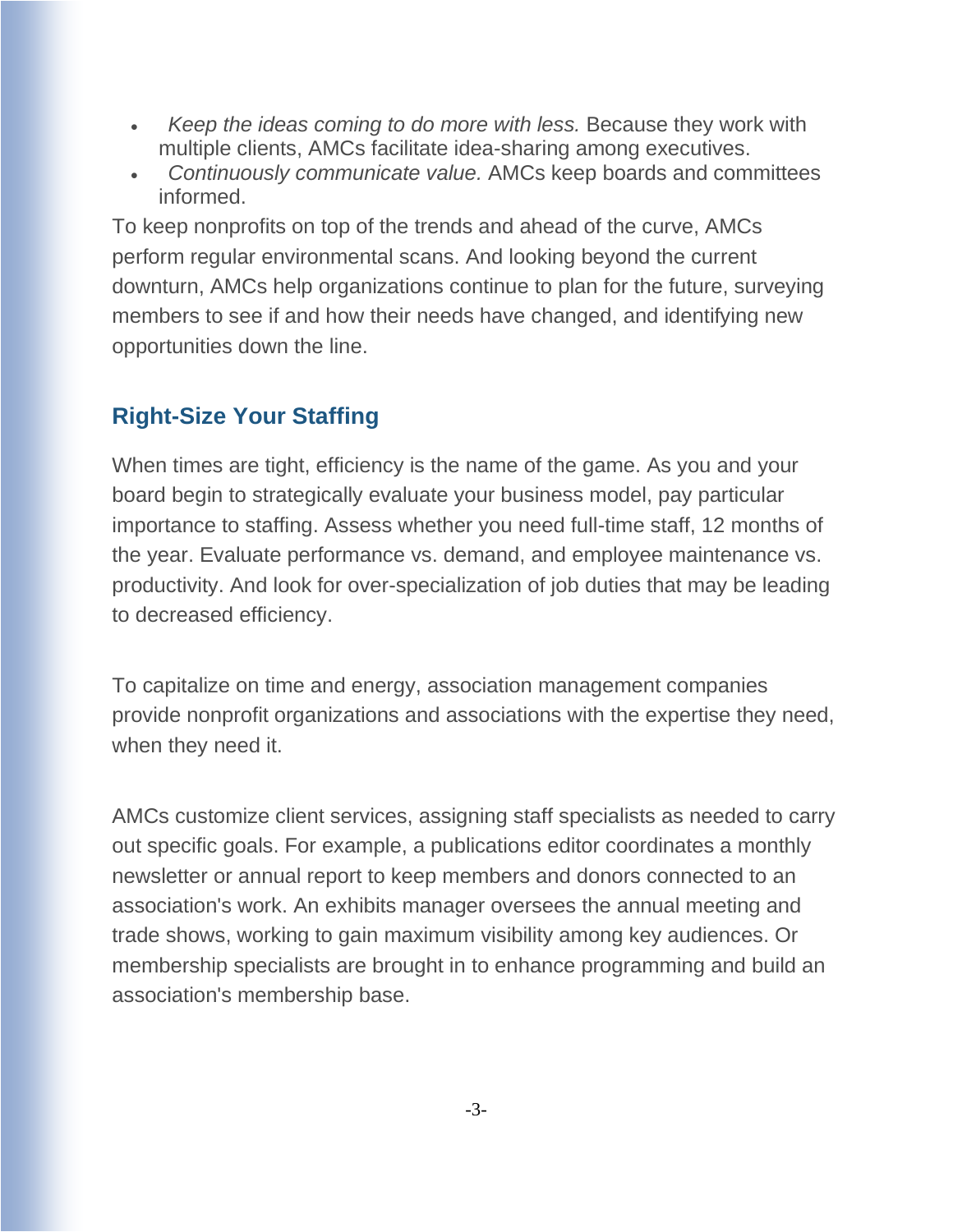These specialists operate as an extension of association staff, delivering high quality services that align with and advance the organization's overall mission. Each association pays only for the services rendered, finding more value in concentrated, professional expertise. And by outsourcing functional areas, board members and executives are freed up to concentrate on strategic initiatives.

#### **Enhance Your Buying Power**

In a down economy, you're likely to hear heightened talk of the "value of money." It's not just about how much you have in the bank, but about buying power, as measured by the quantity and quality of products and services your organization can buy.

Stretching a dollar will get you so far, and of course it's important to identify and work to remove any gratuitous expenses. But in true association fashion, joining together with other organizations that have similar purchasing needs can effectively minimize costs and 'up' the value of your money.

Buying in bulk reduces service fees and purchase rates. Plus, pooled resources improve the ability to obtain goods and services, and boost negotiating power. The greater the volume of business, the greater the savings.

Associations and nonprofits managed by AMCs are able to leverage extensive buying power when it comes to meeting planning, marketing and communications, creative services and technology, among others.

Because AMCs are responsible for negotiating contracts with outside vendors on behalf of thousands of associations and nonprofits, they have developed vast networks of insurance providers, printers, meeting venues and more. By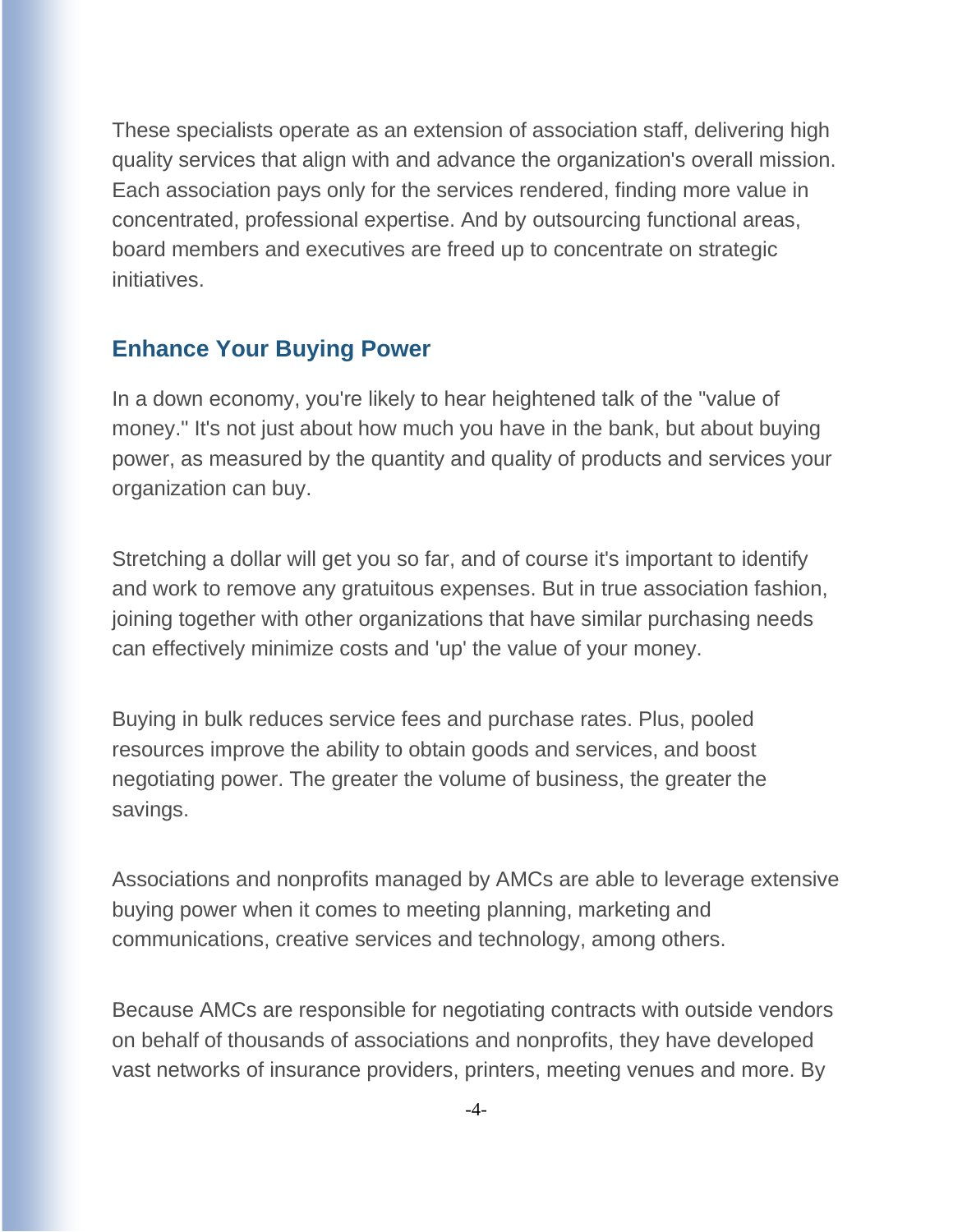working with these suppliers on a regular basis, AMCs often realize savings which are then passed along to their association clients.

#### **Reduce Your Overhead Costs**

Facility bills. Rent or lease payments. Public utilities fees like telephone service and Internet connectivity. Equipment maintenance. Copier and printer costs. Technology expenses. And the list goes on.

Overhead costs can put a small association or nonprofit under in this economy. To stay afloat, it's critical to develop a strategy for effective management of overhead costs. Where possible, ensure day-to-day expenses are part of a larger investment in organizational growth.

Operating within a framework of shared resources, association management companies provide cost-effective solutions to staffing, equipment, facilities and budget considerations. Overhead costs for professional services are shared across each AMC's clients, increasing association resources and capabilities, and strengthening each organization's return on investment.

At the end of the day, nonprofits can take saved money to the bank, reallocating those resources to fulfill strategic initiatives and further advance the association's mission.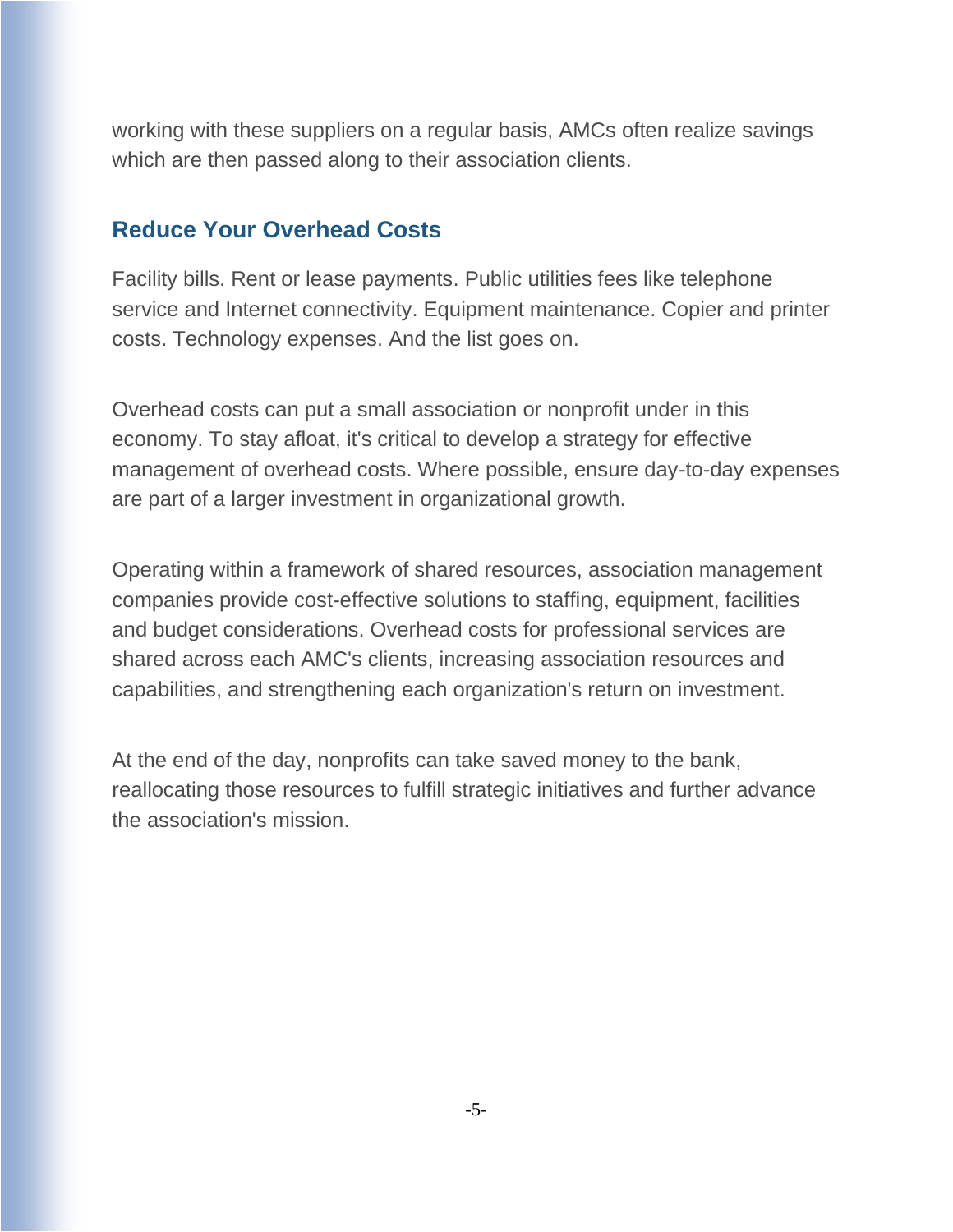# **How to Partner With an AMC**

### **Conduct an Organization Audit**

It is important for nonprofit leaders to periodically conduct an organization audit identifying areas that could be enhanced. For example:

- Are we delivering maximum impact for our members?
- Are our programs the right programs and delivered in the right ways?
- Are we current with our profession or market segment?
- Do we have the right people in the right positions?

Once you have completed an organization audit, your board should evaluate whether the existing staff has the skills, tools and time necessary to enhance these areas. If not, your organization can choose to go in one of two directions: hire additional staff, or partner with an AMC for specialized management services.

### **Become Familiar with the AMC Model**

From day-to-day operations to select management services, AMC Institute's members are a valuable source of information and expertise to nonprofit organizations. Larger AMCs employ up to several hundred staff specialists, while smaller firms may have two or three professionals. What do they have in common? Across the board, AMC Institute AMCs provide a wealth of association management experience through proven best practices and shared resources. Because they manage more than one association, their skills and knowledge base are broad and substantial.

### **Prepare an RFP**

Are you a consultant or association volunteer? If so, we have [resources](https://www.amcinstitute.org/ThinkingAboutAnRFP) that will help you through the process of searching for a management firm. We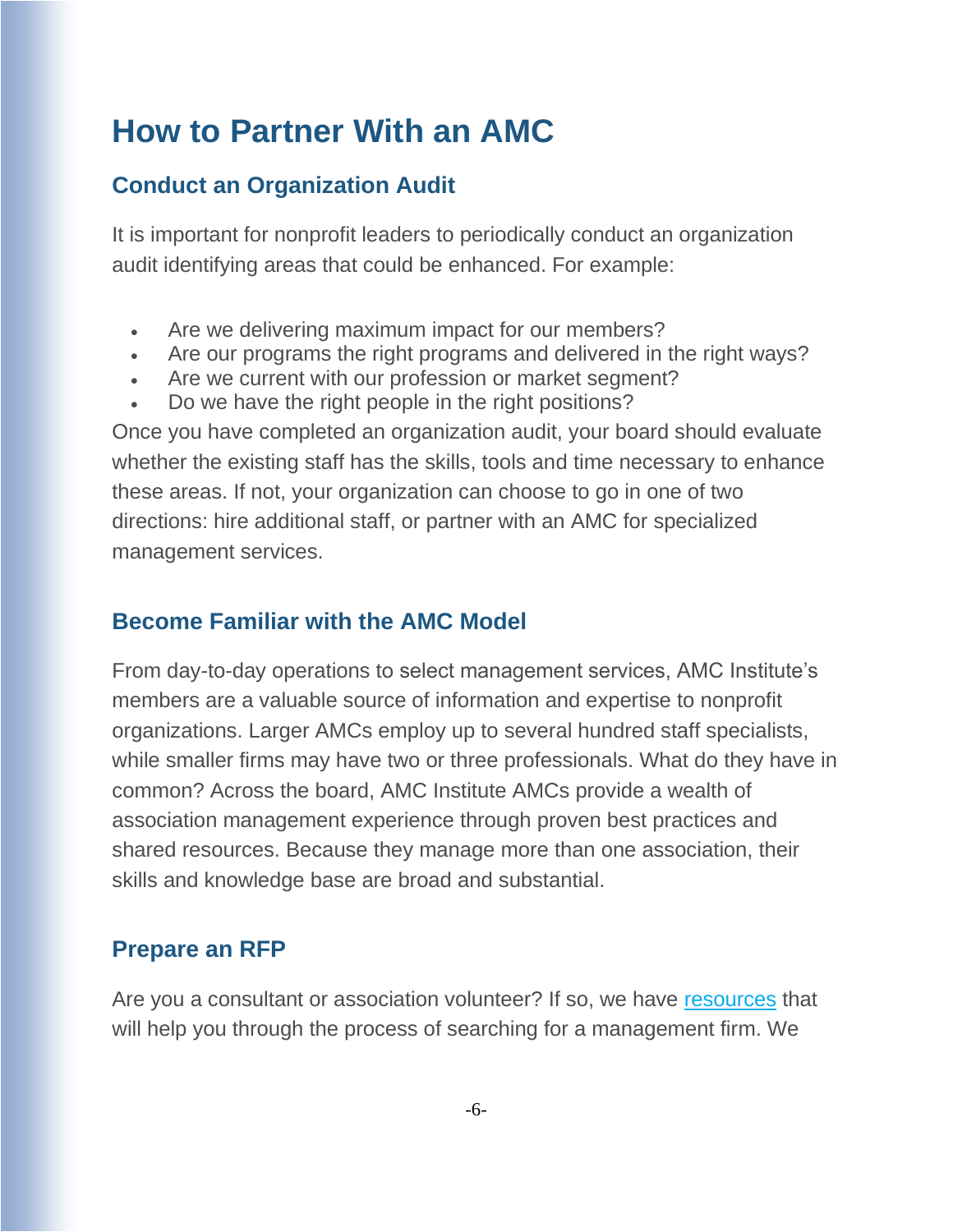know that you have the important responsibility to make prudent choices for your organization.

Once you have read through the [resources](https://www.amcinstitute.org/ThinkingAboutAnRFP) for consultants or association volunteers, you are ready to gather the information that is needed to fill out an online RFP. Utilizing our online RFP tool will enable you to reach our pool of members for proposals.

The process of preparing a Request for Proposal (RFP) is a process that will help your organization focus on goals and strategies of your organization.

After providing an overview of your organization, you'll be prompted to outline a scope of services including financial, meeting and membership details. Be as specific as possible, and avoid withholding financial information in the interest of trying to get a low-bid proposal.

Common expectations are critical to a successful relationship between an association and an AMC. To elaborate on specific strategic issues, your organization should upload its own RFP document.

When submitting your online RFP, make sure that you include:

- Request for Proposals
- Financial statements
- Strategic Plan (if your organization has one).

Additionally, we suggest making sure that the deadline for initial submissions is at a minimum, 3-4 weeks. This is to ensure that you receive thorough proposals that are tailored directly to your organizations' needs.

The more information you provide about your organization, the higher quality proposals you will receive and the less time you will spend vetting questions.